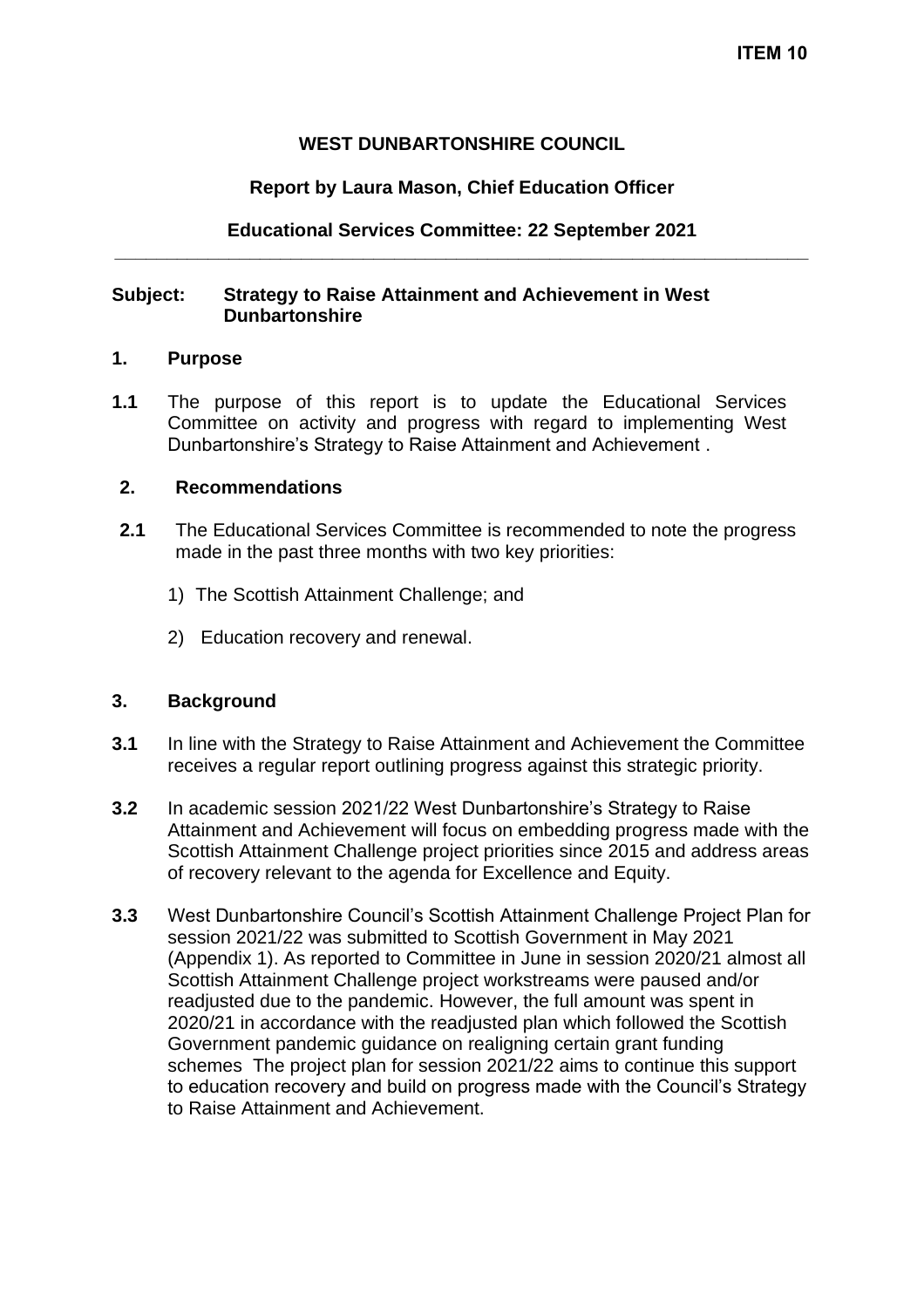**3.4** West Dunbartonshire Council has been allocated Scottish Government's Attainment Challenge funding since 2015. The funding aims to ensure every child and young person has the same opportunity to succeed focusing particularly on closing the poverty related attainment gap. In January 2021, Scottish Government announced a continuation of the Attainment Scotland Fund for one more year. The allocation to the Council for 2021/22 is £2,043,815.

## **4. Main Issues**

# **4.1** Scottish Attainment Challenge

- **4.1.1** West Dunbartonshire implements four Scottish Attainment Challenge projects: Early Level Play and Learning; Raising Attainment and Narrowing the Gap focusing on literacy and numeracy; Better Well Being Better Learning; and School Improvement Partnerships. The projects aim to improve outcomes for all children and young people (equity) and deliver sustained educational improvement (excellence).
- **4.1.2** The Scottish Attainment Challenge Project, Better Well Being Better Learning has been amended to include the new recovery workstreams to support equity. The amendments build on work started in 2020 to support children and families to be given equitable access to resources in and out of school. During the period of 2020-21 almost 3000 families received financial / wellbeing support from schools and early learning centres. The new workstreams are:
	- Poverty Support: provision of resources to enable children and families to access learning and well being supports in and out of school hours;
	- Digital Inclusion: build on provision of digital devices to ensure one to one access to devices and internet connection; and
	- Tuition: provision of additional hours of learning for those most disadvantaged.
- **4.1.3** Priorities to build on and improve excellence outcomes are included in the Scottish Attainment Project Plans for literacy, numeracy and school improvement. These are established areas of work since 2015 and in 2021/2022 will build on achievements to improve the quality of delivery using school performance data.

## **4.2** Recovery and Renewal

- **4.2.1** To mark the end of the academic year 2020/21 the Service produced a video which celebrated the remarkable response to the pandemic by all of our early learning and childcare centres and schools. The film reflected that the academic year 2020/21had been ['A year like no other'.](https://youtu.be/Gsd0KzZcBqk)
- **4.2.2** Schools returned in August 2021 at a time of the easing of COVID restrictions bringing hope for less disruption due to the pandemic in the new academic session. A clear focus on high standards and positive values has been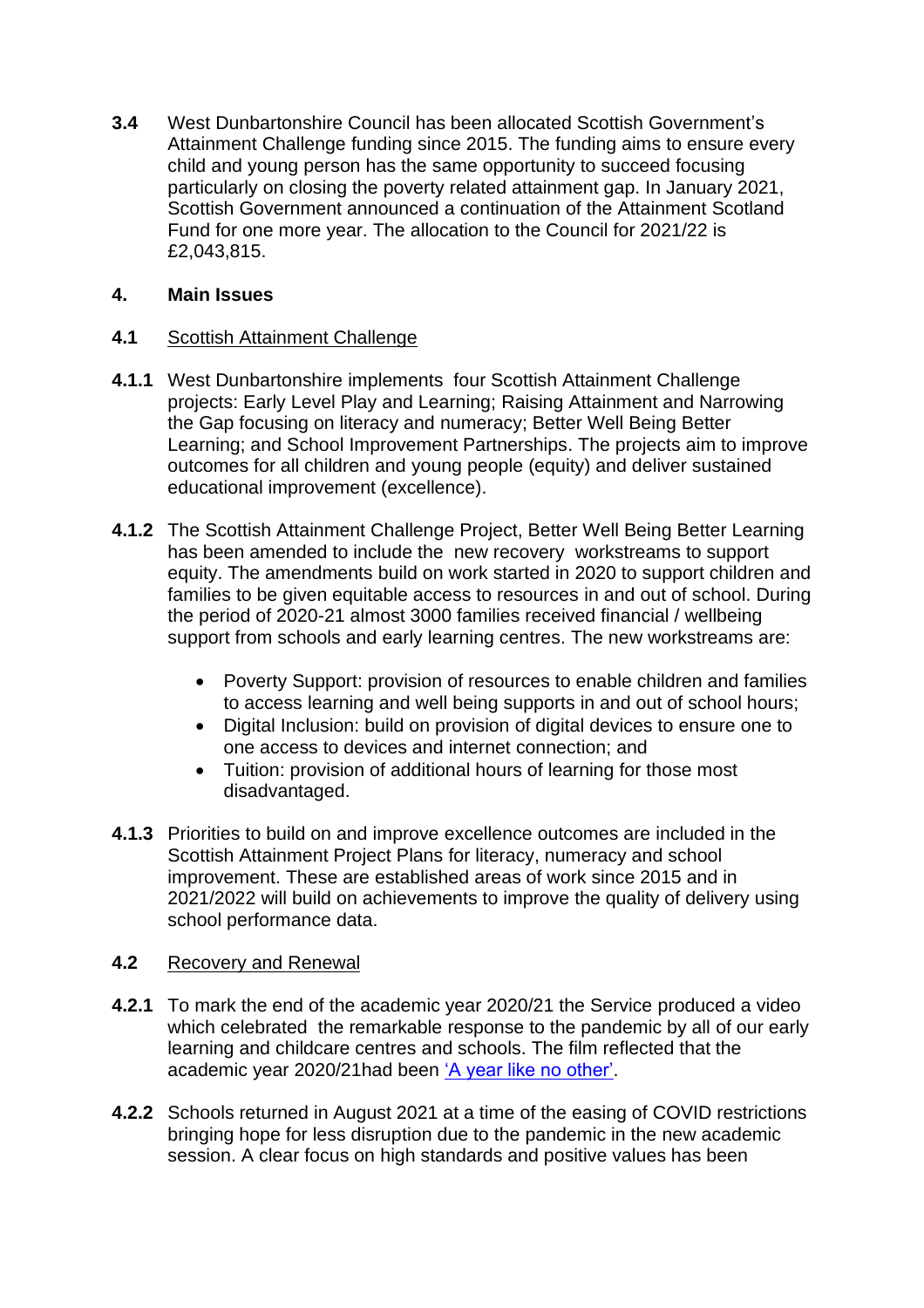promoted by our staff. Some examples are: **[SPTA,](https://youtu.be/rIj_GahwCB8) Renton [Primary](https://drive.google.com/file/d/16p1dcthJQ5z8ZPLTb8MuMiu6ZfOCxNG_/view?usp=sharing) and Early** [Years.](https://drive.google.com/file/d/1yFcBN9SHpJp7XrdUWHN8jOCjv9tJOmEf/view?usp=sharing)

- **4.2.3** Officers will continue to work closely with headteachers and schools to ensure they are fully briefed and prepared for any future changes to the COVID mitigations in schools. Officers will also collaborate with headteachers to reflect on any new ways of thinking about how to deliver education learned from their experience of lockdown last session.
- **4.2.1** Senior Officers will conduct visits to all schools in term one to engage in collaborative dialogue with headteachers about their aspirations and plans for this session. The visits will also focus on the well being of staff and pupils in all education establishments in West Dunbartonshire.
- **4.2.2** To provide support for continuous improvement education officers will conduct monitoring visits in term one to schools and early learning centres as part of West Dunbartonshire's Improvement Framework. The visits will review:
	- establishment standards and quality reports;
	- school improvement/recovery 2021/22 action plans:
	- attainment performance
	- planned interventions and support to enable improvements in attainment and equity performance;
- **4.2.3 Improving Our Classrooms**: The professional learning team and school improvement team are working collaboratively to support the implementation of the Improving Our Classrooms programme across all schools in West Dunbartonshire. This programme is one of the West Partnership Leadership Workstreams focusing on the principle that the key to quality in the classroom is teacher professional development which improves the quality of what happens in the classroom. Teachers will be asked to complete a project helping to develop their skills and understanding to support raised attainment.
- **4.2.4 Improving Our Curriculum**: Work has started on developing an exciting range of inter disciplinary learning projects for all our schools to develop skills for learning, life and work. High quality model lessons and materials are under development and will be shared on Campus@WDC for schools to use to inform practice and for self evaluation. The projects aim to build on the digital and independent learning skills developed by our children and young people last year. To support the roll out of the curriculum work all depute head teachers will be invited to join an authority [curriculum planning group](https://www.designingforlearning.co.uk/wdcleadingidl.html) focussing on working on leadership and management of [inter disciplinary](https://www.designingforlearning.co.uk/onlinetraining.html)  [learning in schools.](https://www.designingforlearning.co.uk/onlinetraining.html)
- **4.2.5 Digital Inclusion/Learning:** The provision of devices continues to increase each year with numbers increased from 2153 in August 2015 to 9354 in August 2021. This Information on the progression in numbers of devices is listed in the table below: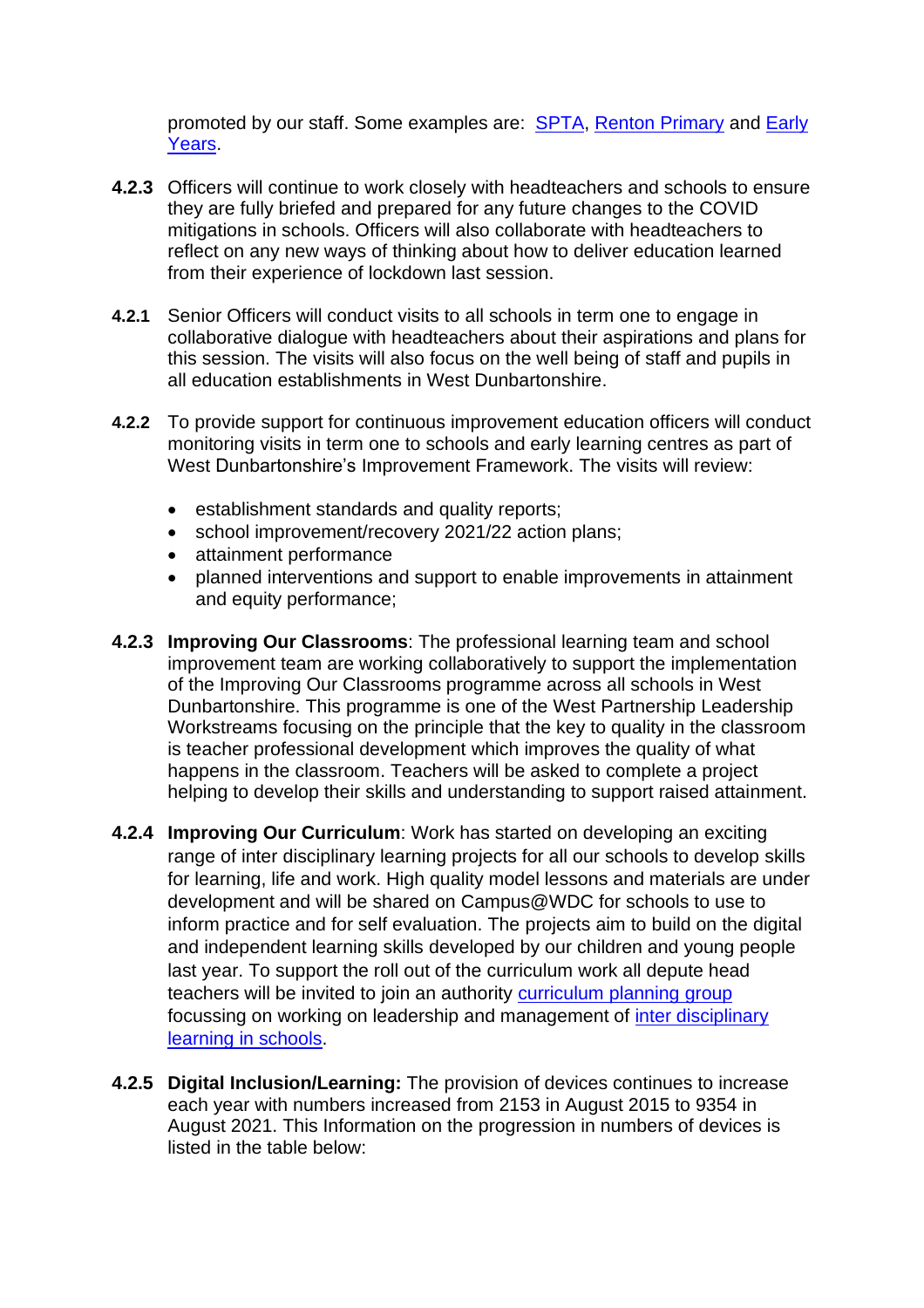| Year             |      | <b>Purchased Cumulative Total</b> |
|------------------|------|-----------------------------------|
| August 2015 - 16 | 2153 | 2153                              |
| August 2016 - 17 | 857  | 3010                              |
| August 2017 - 18 | 1423 | 4433                              |
| August 2018 - 19 | 1158 | 5591                              |
| August 2019 - 20 | 322  | 5913                              |
| August 2020 - 21 | 3441 | 9354                              |

In August 2021 an additional 400 devices were purchased for distribution to schools in September 2021.

- **4.3.2 1+2 Languages:** The national focus on the implementation of the 1+2 Languages Policy continues this session. A National Survey conducted in May 2021 indicated that all West Dunbartonshire Primary schools are providing a second language from P1 onwards with all secondary schools delivering 1+2 languages from S1 through to S3. In this session, schools will continue to embed both a second and third language ensuring that all staff understand the progression from P1 to P7; and are aware of the West Dunbartonshire resources and professional learning opportunities available to support them. In addition, there is a comprehensive new West Dunbartonshire [1+2 Languages website](https://sites.google.com/d/0B5A8NxC-atUpRWYxWnVEdnozOXc/p/0B5A8NxC-atUpQTM1aVU4bzJXQVk/edit?resourcekey=0-yOYkQOmTTqkikQsFlKl0JQ) bringing together all available resources and guidance which will support all establishments with the final stages of implementation of the 1+2 Languages Policy.
- **4.3.3 2021-22 Education Events Calendar:** An [Education Events Calendar](https://drive.google.com/file/d/1tR3QM0OjiZr3VE1Z8i0uL9u9fA_3NVa7/view?usp=sharing) has been developed to support establishments termly planning for learning and training. The calendar features focussed learning contexts and events as well as expectations of our schools for the year.

## **4.4 Wellbeing and Safety**

West Dunbartonshire Schools will be involved in two new national initiatives as part of the commitment to improved outcomes for all children and young people through supporting well being and safety:

• **Scottish Government Health and Wellbeing Census**: all local authorities will introduce a new national census between October 2021 and April 2022. The census asks children and young people questions covering a wide range of topics including: their physical activity/ exercise; mental wellbeing (S2 pupils upwards); involvement in positive activities; eating behaviours; use of alcohol, drugs and tobacco (S2 pupils upwards); and their social media and online experience The census will provide information to inform future planning and resourcing..

**Planet Youth Icelandic Model Pilot:** West Dunbartonshire Council is one of the first local authorities in Scotland to participate in a pilot substance use prevention programme called The Icelandic Prevention Model. The model has been used in Iceland for 20 years where a reduction in rates of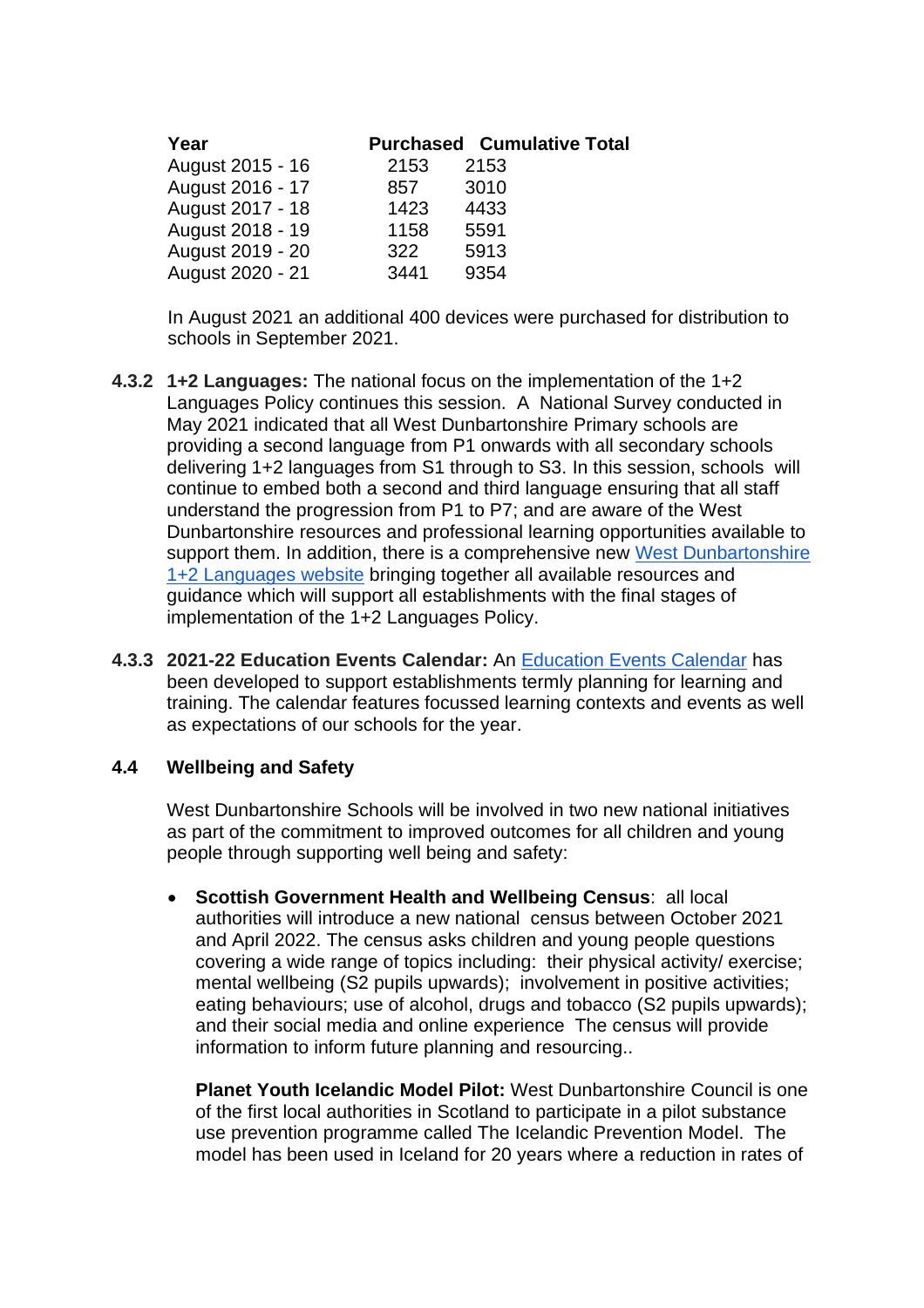adolescent substance abuse has been attributed to the programme. It is based on three core pillars deemed essential for success:

- (1) using local evidence base: gathering data around areas such as proportion of adolescents who have consumed alcohol or drugs;
- (2) taking a community-based approach including: regular communication to parents; increasing availability of organised leisure opportunities for young people; and strengthening the supportive network between schools, parents and the community; and
- (3) maintaining dialogue across research, policy and practice in substance use prevention.

Clydebank High School will be the first West Dunbartonshire school to pilot the programme.

## **4.5 Learning for Sustainability**

- **4.5.1 COP 26:** In the lead up to COP26 in November all West Dunbartonshire schools and early learning and childcare centres will promote the United Nations Sustainable Goals. Three of the goals will be given a high profile in West Dunbartonshire schools: reduced inequalities; climate action and peace; justice and strong institutions. All establishments will be invited to join a week of action culminating in a local showcase event during the week of COP26.
- **4.5.2 Glasgow Science Centre Science Lab Programme:** Professional development and learning programmes will be delivered to all schools by Glasgow Science Centre this session. Three learning contexts: 'Our World, Our Impact', Scotland Space School and Bodyworks have been selected for West Dunbartonshire schools as these relate to the authority Learning for Sustainability Strategy. An [online classroom](https://sites.google.com/ourcloud.buzz/wdclearninglab/) has been developed to showcase learning and share learning resources.
- **4.5.3** The Service has consulted with the Woodland Trust Scotland to arrange for every child and young person in West Dunbartonshire to be invited to plant a tree as part of the authority commitment to becoming carbon neutral during session 2021/22.

## **5. People Implications**

**5.1** Additional funding from Scottish Government since July 2020 has enabled recruitment of additional teaching and support staff to aid education recovery as a result of COVID-19. The allocation to the Council is £1,487,640. This has funded 37.6 teachers and 6 learning assistants. It was agreed through local negotiations to open the recruitment to newly qualified teachers and teachers registered for supply teaching in the authority. This ensured a fair recruitment process with opportunities available to all qualified teachers.

## **6. Financial Implication and Procurement Implications**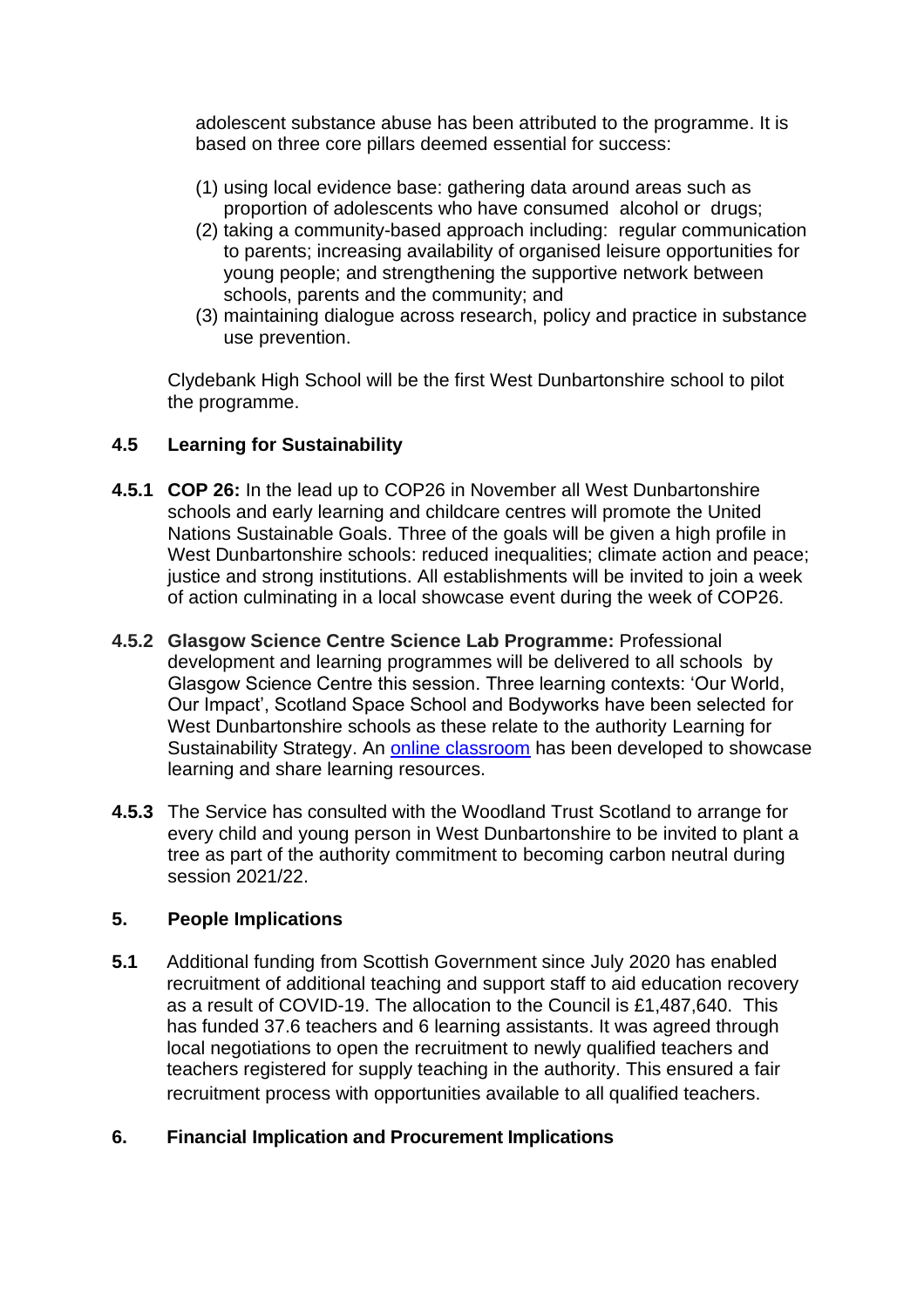- **6.1** For 2021/22 the Council has been awarded the same sum as received in 2020/21, £2.044m. This is divided broadly as follows: £1.056m to primaries and £0.988m to secondaries. The first claim covers the period to the end of September and is due for submission by mid-October.
- **6.3** There are no procurement implications arising from this report.

## **7. Risk Analysis**

- **7.1** Impact of the ongoing uncertainty and possible service disruption during the pandemic could impact on delivery of strategic outcomes.
- **7.2** Failure to implement an authority-wide strategy to raise attainment and secure improvement will disadvantage our young people and may become a reputational risk to the Council.
- **7.3** The Committee will be provided with regular update reports advising of progress

## **8. Equalities Impact Assessment (EIA)**

- **8.1** The Council recognises the diverse needs of learners, parents, guardians and carers and will ensure language and communication needs are carefully considered and met, and that suitable material and resources are accessible.
- **8.2** Building on the established provision of professional learning for staff we will ensure all staff are aware of and able to access appropriate training.
- **8.3** The Council is committed to the health and wellbeing of employees and we will continue to ensure that staff, children and parents are aware of the range of support available from Council Services, including support form psychological services and the measures in place to mitigate any impact on protected groups.

## **9. Consultation**

- **9.1** In developing these plans there has been consultation with Education Scotland, the Scottish Government, local Trade Unions, parent councils and heads of establishment.
- **9.2** Legal Services and the Section 95 Officer have been consulted in relation to the content of this report.

## **10. Strategic Assessment**

**10.1** Strong governance and contingency planning in place for the education recovery plan.